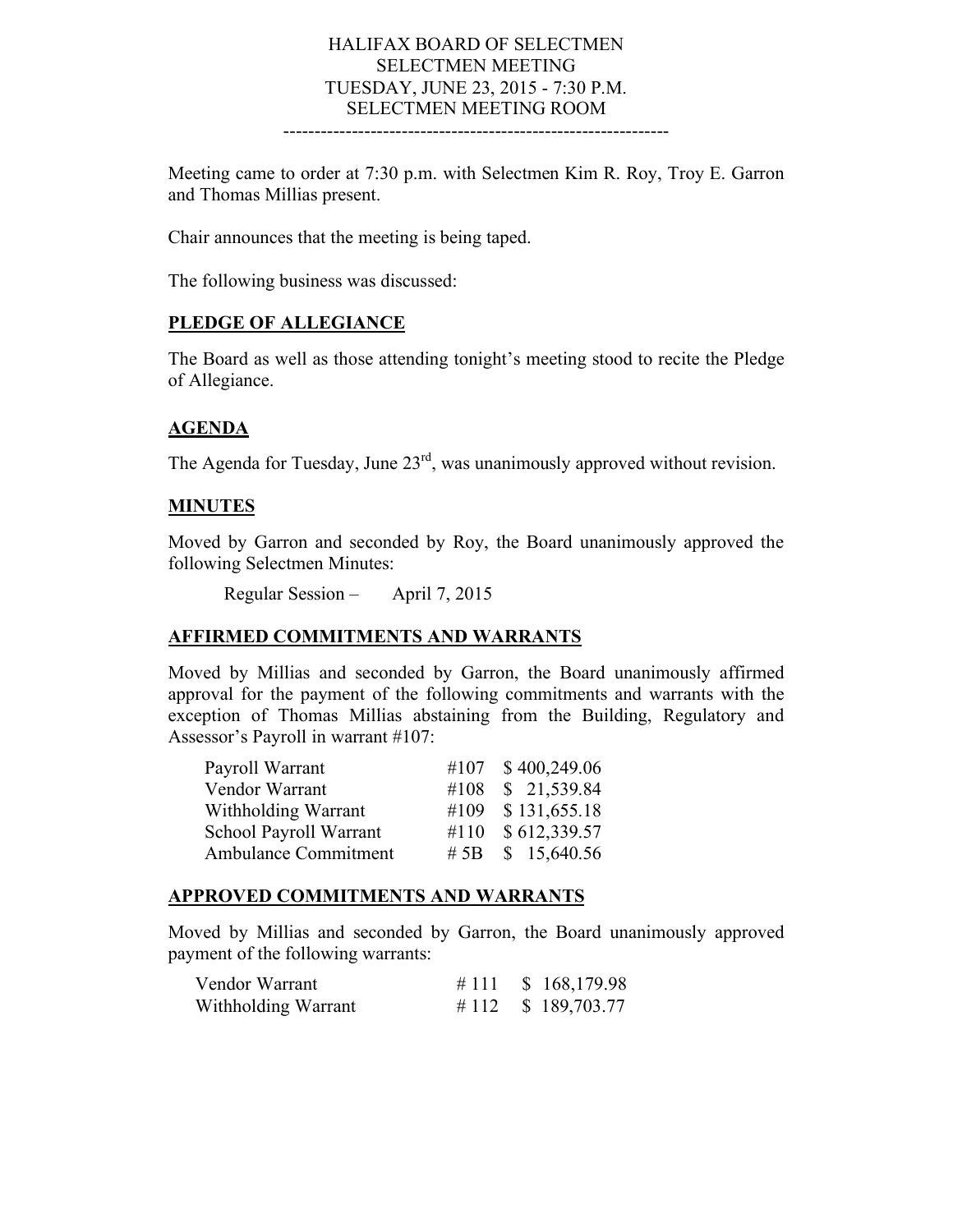Moved by Millias and seconded by Garron, the Board unanimously approved payment of the following Selectmen Bills dated June 23, 2015:

| Radiology Associates of Plymouth (deductible due/111F) \$ |      | 34.00       |
|-----------------------------------------------------------|------|-------------|
|                                                           | - \$ | 25.25       |
| Express Newspapers (ad/Treasurer/Collector Secretary)     | - 8  | 25.25       |
|                                                           |      | 28.00       |
|                                                           |      | 50.91       |
|                                                           |      | \$21,810.00 |
|                                                           |      | \$26,658.34 |

The Board acknowledged payment to the Treasurer for the following turnovers:

| TURNOVER | <b>AMOUNT</b> |
|----------|---------------|
| 2015-76  | \$25,000.00   |
| 2015-77  | \$1.000.00    |
| 2015-78  | \$.<br>21.34  |
|          |               |

## **GENERAL MAIL / DISCUSSIONS**

#### Ambulance Abatement

Moved by Garron and seconded by Millias, the Board unanimously voted to abate the following amount from the Ambulance Account:

May 2015 FOR \$ 5,133.45

#### Appointment of Assistant Town Clerk

Moved by Garron and seconded by Millias, the Board unanimously approved the appointment of Susan M. Lawless as Assistant Town Clerk for a term ending on May 15, 2018.

#### Finance Committee Vacancy

Derek Bennett has withdrawn his talent bank form to serve on the Finance Committee.

#### Opioid Crisis MMA Survey

A Survey has been sent to the Board and Seelig said that he would be happy to work with the Chair and the public safety/public health departments to complete it. Chief Broderick said he also received the survey, which he will forward to Seelig.

#### Water Tower Contract

Moved by Garron and seconded by Millias, the Board unanimously voted to sign the Water Tower Contract.

#### 471 Monponsett Street

Situation has improved over the past two weeks but a large number of pieces of furniture, scrap wood, etc. still remain. Seelig asked the Board if they wanted to send any communication to the Doyle-Gardner/Gardner-Doyle household thanking them for their efforts.

Moved by Garron and seconded by Millias, the Board unanimously agreed to send a letter to the Doyle-Gardner family thanking them for their efforts.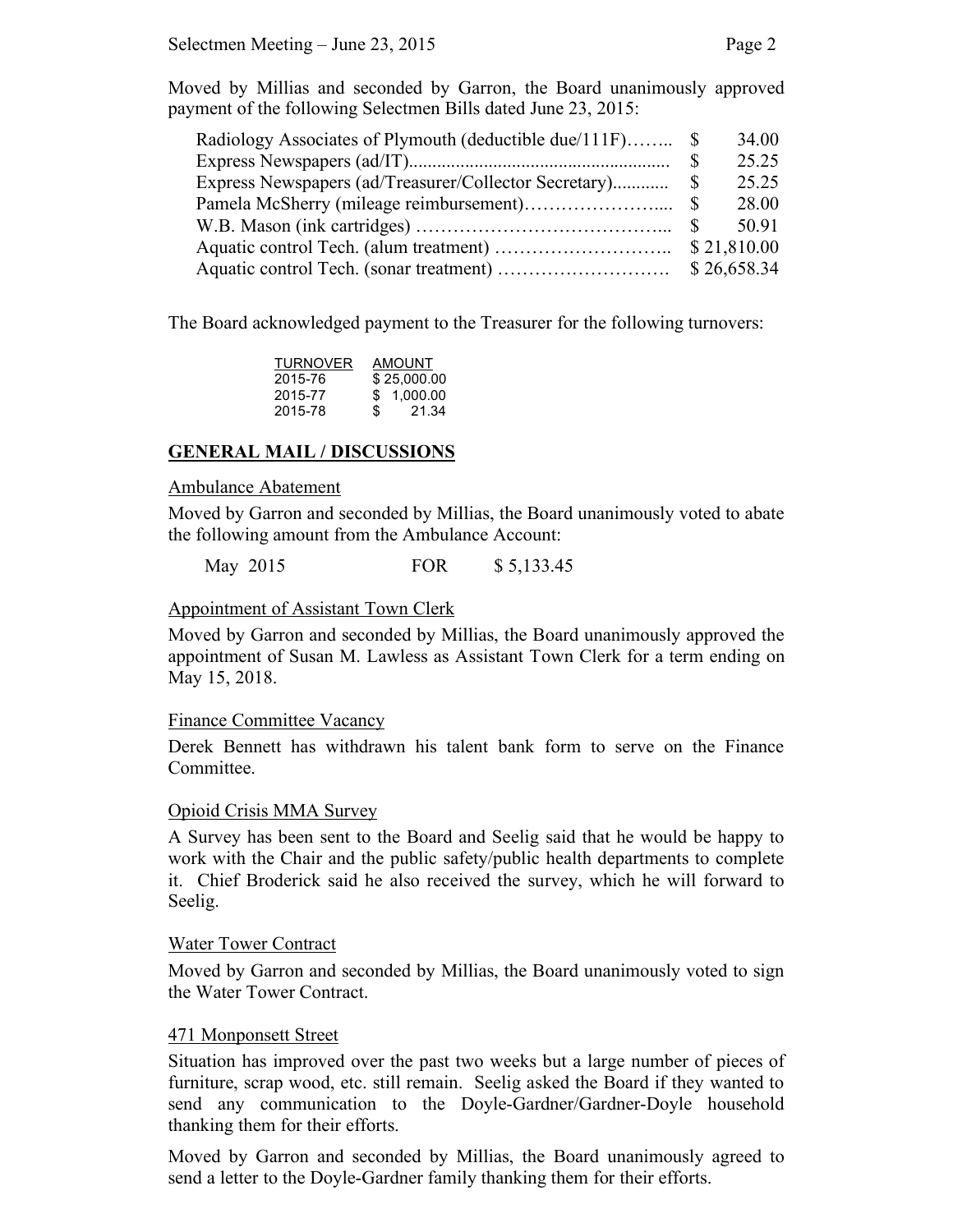Roy asked not to go overboard in the letter as ones property should be kept up.

## Silver Lake Regional School Committee

The board has received an invite for August  $13<sup>th</sup>$  at 6 p.m. for a potluck dinner and with the meeting starting at 7 p.m. to discuss the FY2017 budget. Millias intends to attend; Roy said it is already on her calendar and Garron said he will make every effort. The Selectmen Assistant will post the meeting as there may be possible quorum of the BOS.

## Recycling Abatement

Resident, who purchased property in December 2013, wants a recycling abatement for 2009-2013 because he did not own the property. The Municipal Lien Certificate, issued in November 2013, clearly shows the amounts. Seelig is recommending that the Board table the request (there is no formal abatement request form) and contact the resident indicating that the resident should contact his attorney about the matter and determine where the money used in the closing process went. The BOS was okay in tabling this abatement.

## **SCHEDULED APPOINTMENTS**

## *William McAvoy – Interview for Finance Committee*

William McAvoy began by saying that he moved here in 2010 from Williamsburg. He is a Senior Manager in Johnson & Johnson. He has degree in finance and wants to get back to finances. He received his EMT Certification and now needs to take the test once time allows it. Ff he is not appointed on the Finance Committee he will volunteer as EMT for Halifax. He has prior experience as he has served on the finance committee in the past so he is not new to this and is familiar with the process. He has a bachelor's degree in finance and masters in finance operations management. His goal is to give back to the community.

*Roy*

How many years did you serve on the Finance Committee?

*Mr. McAvoy* Two years.

*Garron*

What do you see as some of the issues that may come across? Have you been to a Town Meeting?

*Mr. McAvoy*

I have not been to Town Meeting in Halifax, but have attended a couple of the Finance Committee meetings. I also would like to be on the Opioid Task Force as I have personal experience in that area.

*Garron*

What do you think the responsibility of the Finance Committee is?

*Mr. McAvoy*

Geared to managing the budgets of the Town.

*Millias*

It is huge time commitment especially during budget season will this fit into your schedule?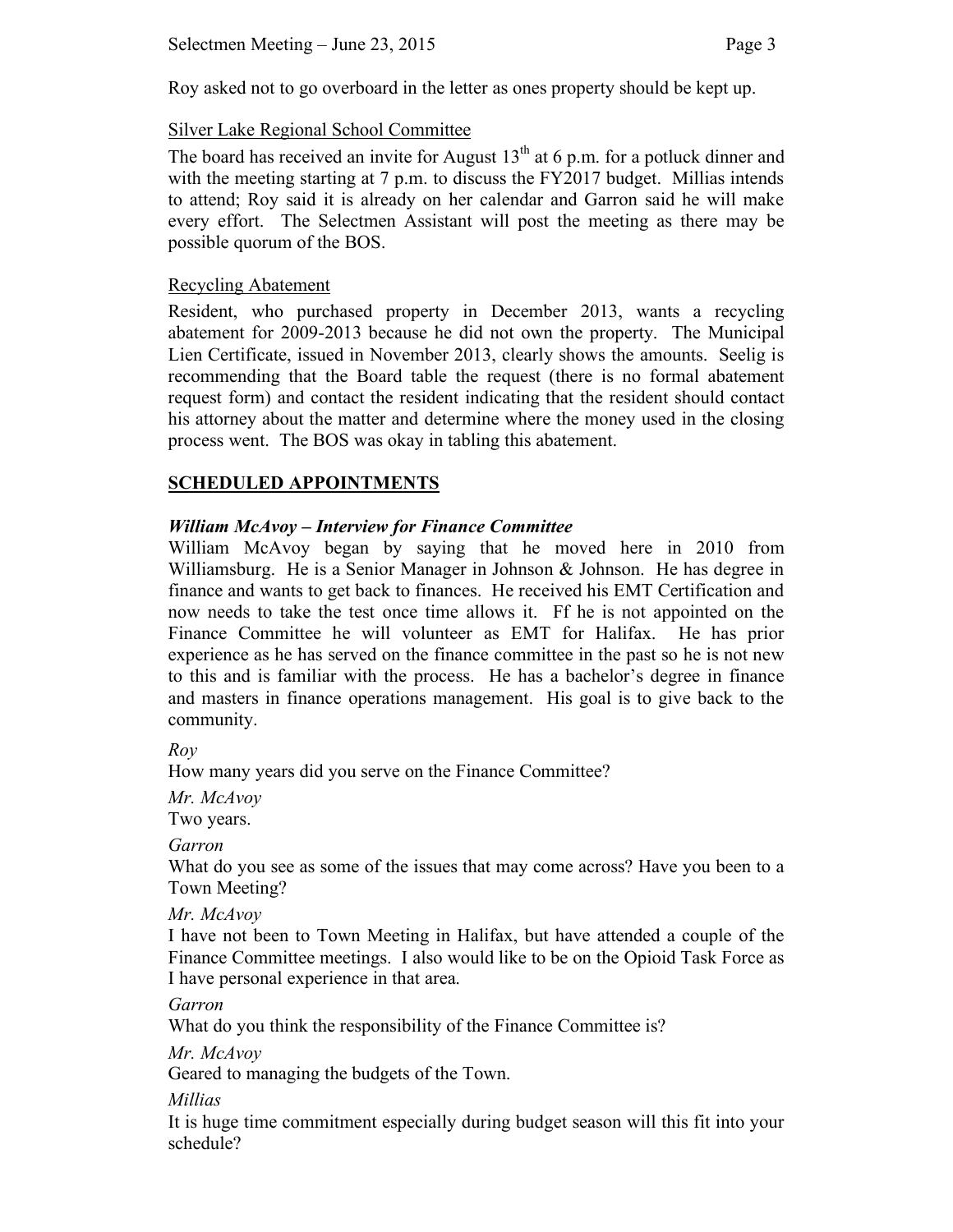## *Mr. McAvoy*

I intend to make time for anything I do. I do have some personal issues as my daughter is dealing with an addiction problem that we are working through and my mom has lymphoma. I do have a lot of business travel but with my current schedule I have Mondays open and that is when the Finance Committee meets.

*Roy*

We have Capital Planning Committee and this area might be another avenue.

*Mr. Bruno*

If on Finance Committee you cannot hold another position. If on call as an EMT, do not think you will be able to do both.

*Mr. McAvoy*

Not a deal-breaker as I do not need to be an EMT I just want to stay sharp; I can volunteer in another town.

*Roy*

We appreciate your interest.

*Millias*

I would love to see you on other committees because of your background and your talents.

*Mr. McAvoy* I am open to anything.

*Roy*

Capital Planning is not as intense as Finance Committee during budget season and we are always looking for call firefighters. If on Capital Planning you learn about the departments and their needs and it is not a huge commitment.

*Mr. McAvoy*

I see that the Selectmen feel that are concerned with my schedule what is driving that.

*Millias*

For me I see you being very versatile from your background and can potentially fit into a lot of slots.

*Roy*

If on Finance Committee you cannot be on other committees or volunteer on the Fire Department.

# *Garron*

I see you have a lot going on in your life right now. Joining other Boards or Committees will benefit you and the Town as you are very qualified in many areas.

*Mr. McAvoy*

So the Selectmen vote whether or not I serve on the Finance Committee?

*Roy*

Tonight we will vote on candidate for Finance Committee and if you're not the candidate for the Finance Committee but are interested in Capital Planning then we can vote that tonight.

# *Mr. McAvoy*

If voted down, I will join Capital Planning and regardless of where I land I do want to do this Opioid Task Force.

# *Gordon Andrews*

When you (Mr. McAvoy) came to our meeting we had two openings but a member decided to stay on so now we have one.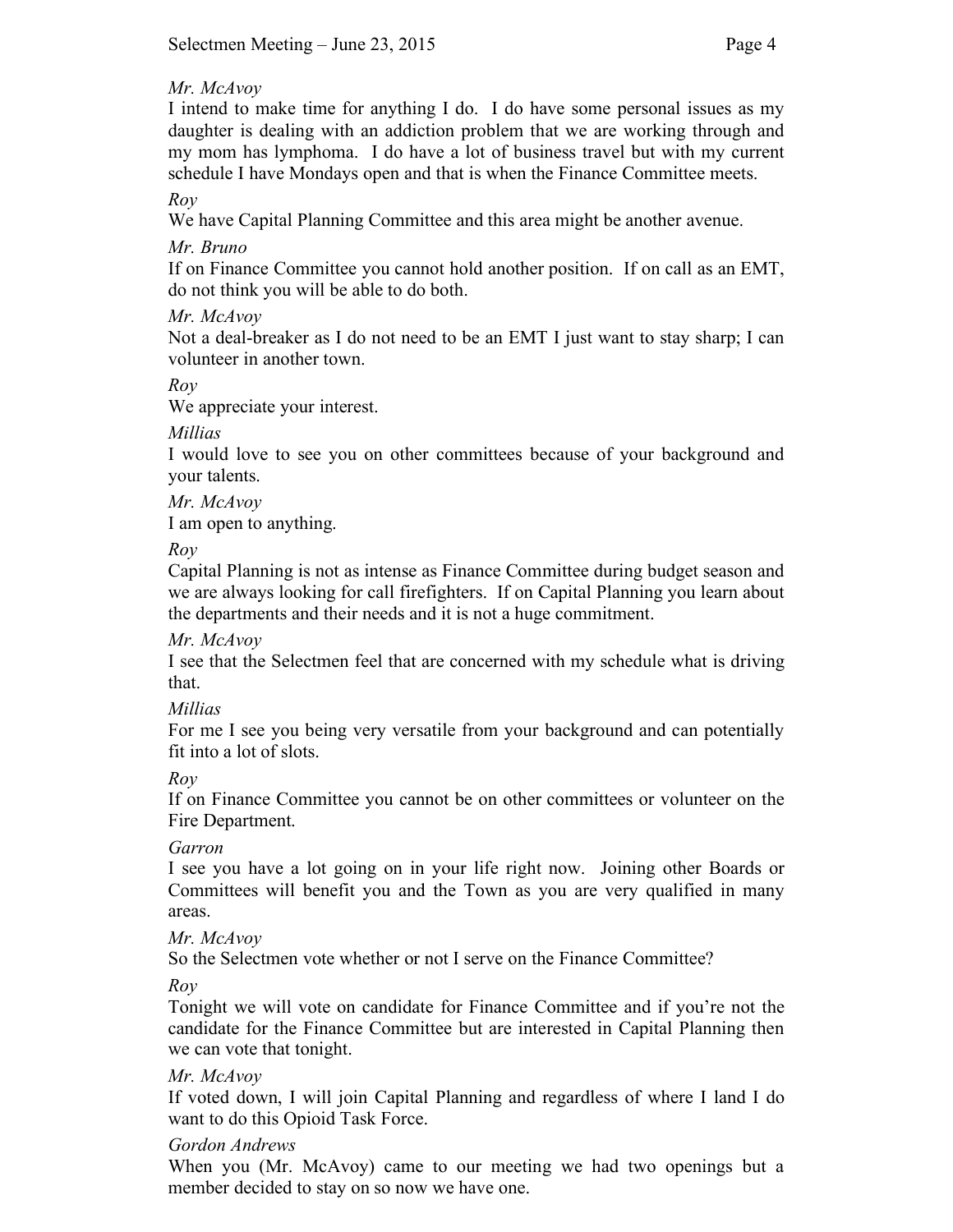*Roy*

We are so lucky to have you who wants to serve in many capacities. I'm not concerned about your time as you seem like somebody who can work it all out.

*Millias*

Your enthusiasm and energy is pretty obvious that you want to be involved.

Mr. McAvoy thanked the Board.

*Mr. Bruno* What do we need for votes?

*Seelig*

We need one vote from BOS, one vote from the Moderator and one vote from the Finance Committee.

*Gordon Andrews*

The Finance Committee recommended that the said the Chair make the vote.

*Roy*

Suggested bring Mr. Conroy up from Capital Planning to Finance Committee.

*Mr. Bruno*

I have seen Mr. Conroy work and he has paid his dues and has asked many questions at Town Meeting. I like Mr. McAvoy a lot and hope to find a spot for him. I would like Mr. Conroy to be appointed to Finance Committee.

Finance Committee Chair, Gordon Andrews, moved and Moderator, John Bruno, seconded to appoint Melvin Conroy to the Finance Committee, term to expire on June 15, 2018.

Moved by Garron and seconded by Millias, the Board unanimously voted to appoint Mr. McAvoy to Capital Planning Committee, term to expire on June 30, 2018.

Gordon Andrews said he thinks they should to ask Mr. McAvoy for help with a solution for the Senior Center.

# **GENERAL MAIL / DISCUSSIONS (CONTINUED)**

## Reappoint Maureen Rogers - Wage and Personnel

Finance Committee member, Gordon Andrews, moved and Moderator, John Bruno, seconded to reappoint Maureen Rogers to the Wage and Personnel Board, term to expire in June 30, 2018.

## Pacheco Law

Rick Green of the Massachusetts Fiscal Alliance wrote to the Board about supporting the suspension of the Pacheco Law (allowing for the privatization of state services) in connection with the work done by the MBTA. Seelig asked if the Board has any interest in contacting them.

Garron thinks they should support as it is beneficial for everyone in the long run. Roy has not read it but will support it. Millias would like to come up speed on this before supporting it. Seelig will get information for the next meeting.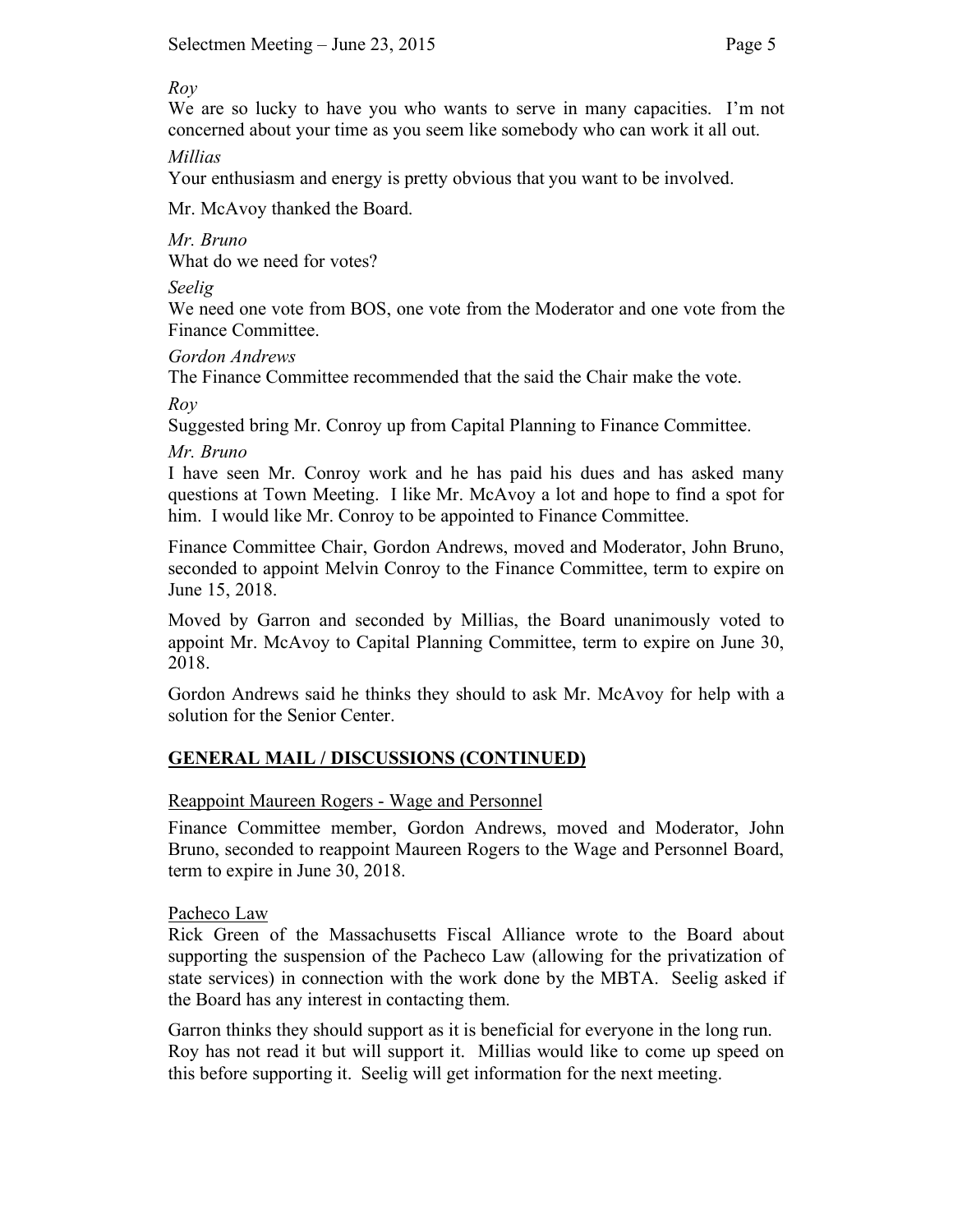## Monponsett Pond #1

Meeting with Brockton Water Commission will be on July 13<sup>th</sup>. A letter has been sent to Mayor Carpenter providing examples of what the Commission (and the City) could do in terms of planning for 2015 and beyond to improve the water quality of Monponsett Pond.

## Mosquito Control

Governor Patrick had previously rescinded some money for FY2015. Both Bristol and Plymouth Counties are hoping that money will be available in the FY2016 budget. The Board may wish to contact its legislators about this.

Moved by Garron and seconded by Millias, the Board unanimously voted to send a letter to our legislators regarding money for Mosquito Control.

## Line Item Transfers

Moved by Garron and seconded by Millias, the Board unanimously approved the following line item transfers:

| <b>FROM</b>                             | TО                                    | <b>AMOUNT</b> |
|-----------------------------------------|---------------------------------------|---------------|
| Highway - Wages<br>#01-420              | Highway - Expense<br>#01-421          | 500.00        |
| Town Building Custodial<br>#01-196-5120 | Town Building Expense<br>#01-197-5210 | \$2,500.00    |
| Fire Wages<br>#01-220-5115              | Vehicle Maintenance<br>#01-225-5243   | \$1,500.00    |

Millias has spoken to Fire Chief regarding a part for the ladder truck – he got it at a good price and Highway can fix it.

## Trash Complaint - 1066 Monponsett Street

An abutter wrote (June  $22<sup>nd</sup>$ ) to complain about conditions on the property. Just before that, on June  $19<sup>th</sup>$ , the owner had contacted the Board of Health, in response to a recent visit, to say that the trash would be picked up on June  $24<sup>th</sup>$ and other issues (stagnant water in a pool) would be dealt with. Seelig recommended that a letter be sent to the abutter including this information and indicating that the Town is monitoring the situation. He will bring this back up at the Board's meeting on July  $14<sup>th</sup>$ . Board of Health and Building Inspector are aware of the situation.

On another issue Roy said that she has been told that barrel at shack has not been picked up since HOPS 5K and asked if the responsible party could pick it up. Seelig said he will and added that the dumpster is being used by private parties. Ms. Scioscia suggested putting padlock on the dumpster and Seelig said he will check into it.

## Recycling Abatement #2

Resident, who purchased the property in January 2012, has asked that the 2010 recycling fee be abated. However, the Municipal Lien Certificate for December 2011 (a month earlier) did include the fee. Seelig is recommending tabling and notifying the resident that he should contact the resident's attorney to determine what happened to the settlement check. The BOS was okay with letter being sent.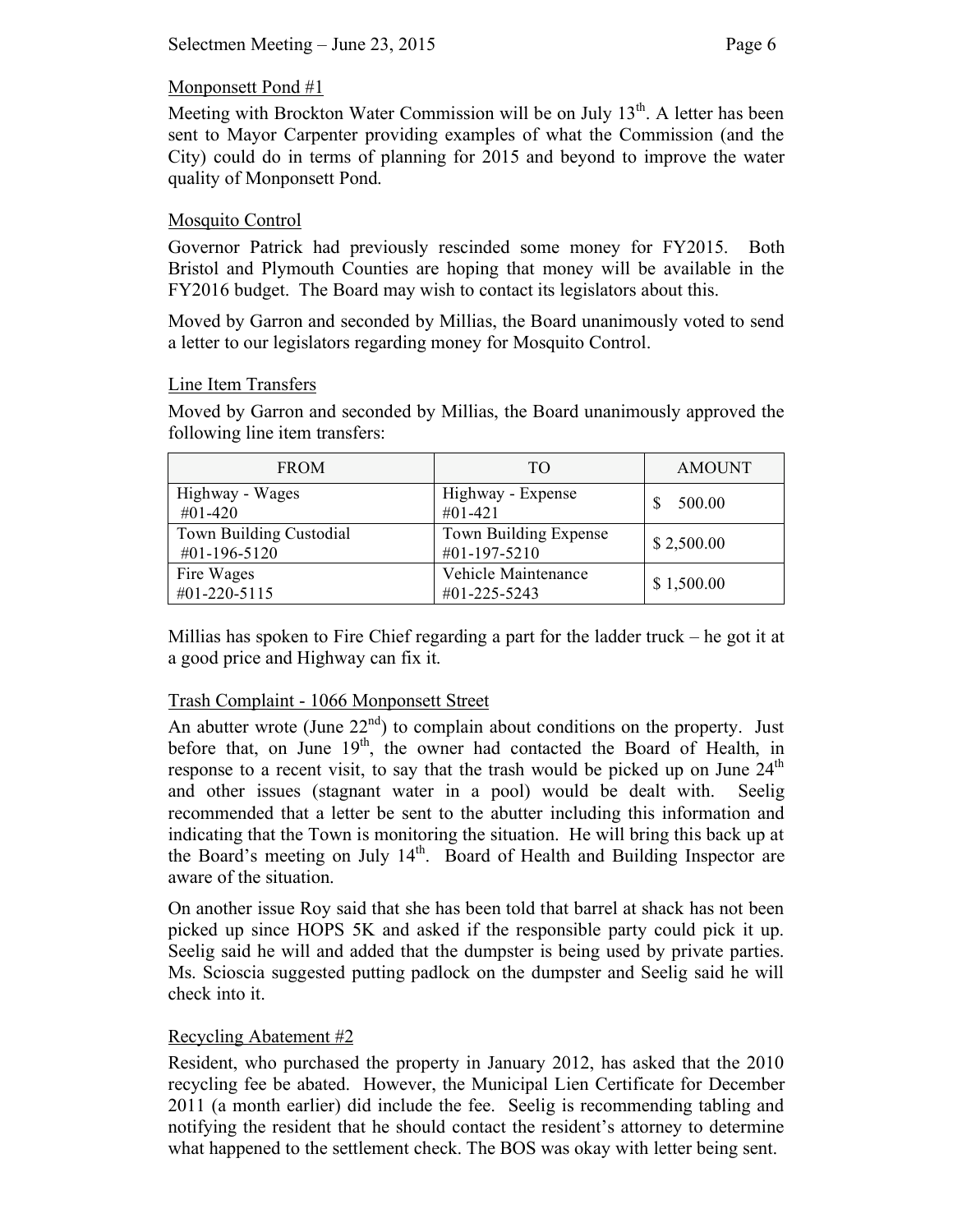## Vacation Carry over – Sergeant Sterling

Sergeant Sterling will not be able to use his remaining accrued vacation (29.75 hours). Chief Broderick recommends and Seelig agrees, that the Board grant an exception to this but notifying the Police Department and the Town Accountant, with a note to the union stating that this does not set a precedent in connection with the contract.

Garron asked if he just found out about this situation and Chief Broderick said that it was an emergency medical issue.

Moved by Garron and seconded by Millias, the Board unanimously voted to allow Sgt. Sterling to carryover 29.75 hours of vacation time from FY2015 to FY2016.

## Boiler Inspections

The following has been reported from AIG, on behalf of the Town's insurer.

School – safety valve needs to be re-installed.

School has an appointment for someone to come in and do the work this week.

Town Barn – previous wiring problem has been corrected.

Fire Station – air tank needs to be inspected.

Fire Department/Building Maintenance is setting up an appointment to do the work.

# **SCHEDULED APPOINTMENTS (CONTINUED)**

# *Debra Scioscia - Interview Beautification Committee*

*Roy* 

Jessica Raduc and Amy Troup unable to come tonight.

*Ms. Scioscia*

I was told that Jessica did not vote for me to come on to the Committee but there was not meeting.

*Roy*

Jessica stated that Mr. Kessinger does not want to be re-appointed to Beautification Committee. I met with the Beautification Committee but Mr. Kessinger and Ms. Raduc were not there. I did say that we need low maintenance garden. Right now the current budget is \$460 and the Town approved \$500 for FY2016 but in order to encumber \$460 need a bill needs to be submitted by June  $30<sup>th</sup>$ . I know that Tomassi was going to help, but they are busy and don't think they can pull something together by June  $30<sup>th</sup>$ .

*Ms. Scioscia*

I was thinking about maybe an Alberta Spruce – thinks the garden is too big; asked Amy to check out Joey Tonello's plantings.

*Roy*

You want to come on to the Beautification Committee and have worked at two garden centers.

*Ms. Scioscia*

Yes – I love to get dirty. Maybe a path with a cement bench.

Moved by Garron and seconded by Millias, the Board unanimously voted to appoint Debra Scioscia to the Beautification Committee, term to expire June 30, 2016.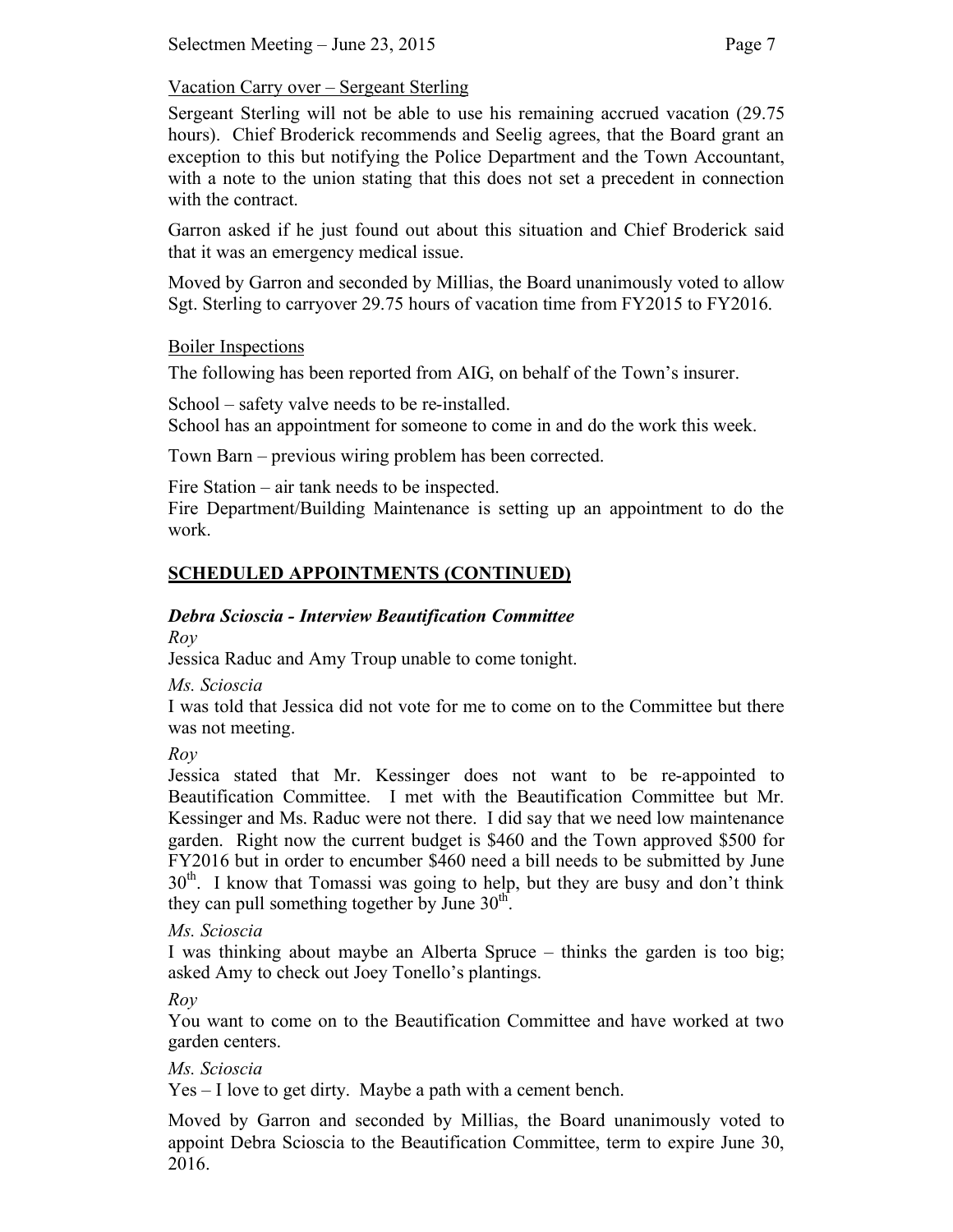#### *Ms. Scioscia*

I talked with Mr. Tonello and he said he will take over the island (Rt. 58 & 106) but only if he can bring his well water to the place.

The Board said this was not possible

*Ms. Scioscia*

Suggest mulching the islands then maybe a whiskey barrel with geraniums, some Vinca (also known as Periwinkle). What is the first project that the Board of Selectmen want done?

The Board said that garden here at the Town hall.

*Millias*

Would like to see the plan for it.

*Ms. Scioscia*

We will not use the Town wood chips but will do mulch. Anything in particular?

*Roy*

Like a mix and colors.

*Garron*

Seasonal garden.

Moved by Garron and seconded by Millias, the Board unanimously voted to reappoint Amy Troup and Jessica Raduc to the Beautification Committee, with terms to expiring on June 30, 2016.

*Ms. Scioscia* Are you guys in favor of tall grasses?

The Board said yes.

*Garron*

Suggested using a bucket for the tall grasses so the roots stay contained.

*Ms. Scioscia* Hydrangeas for color.

*Garron*

Need to have plants that are low maintenance.

Board of Selectmen Thank you her for coming n and serving the town.

# *Debra Trotta – Lyonville Tavern – Weekday Public Entertainment License*

Ms. Trotta began by saying that she tried the *public entertainment* at the Grille but it did not fit with the crowd that comes in there. At the Tavern we would have the entertainment for Christmas party or a party that someone might have there. No Karaoke or rock as she does not want either. It is quiet when the dining room empties and is looking to have some mood music.

Chief Broderick stated that there have been no issue at all and Ms Trotta said they are following the same footprint as the Grille.

Moved by Millias and seconded by Garron, the Board unanimously voted to approve the Live Entertainment permit for Lyonville Tavern.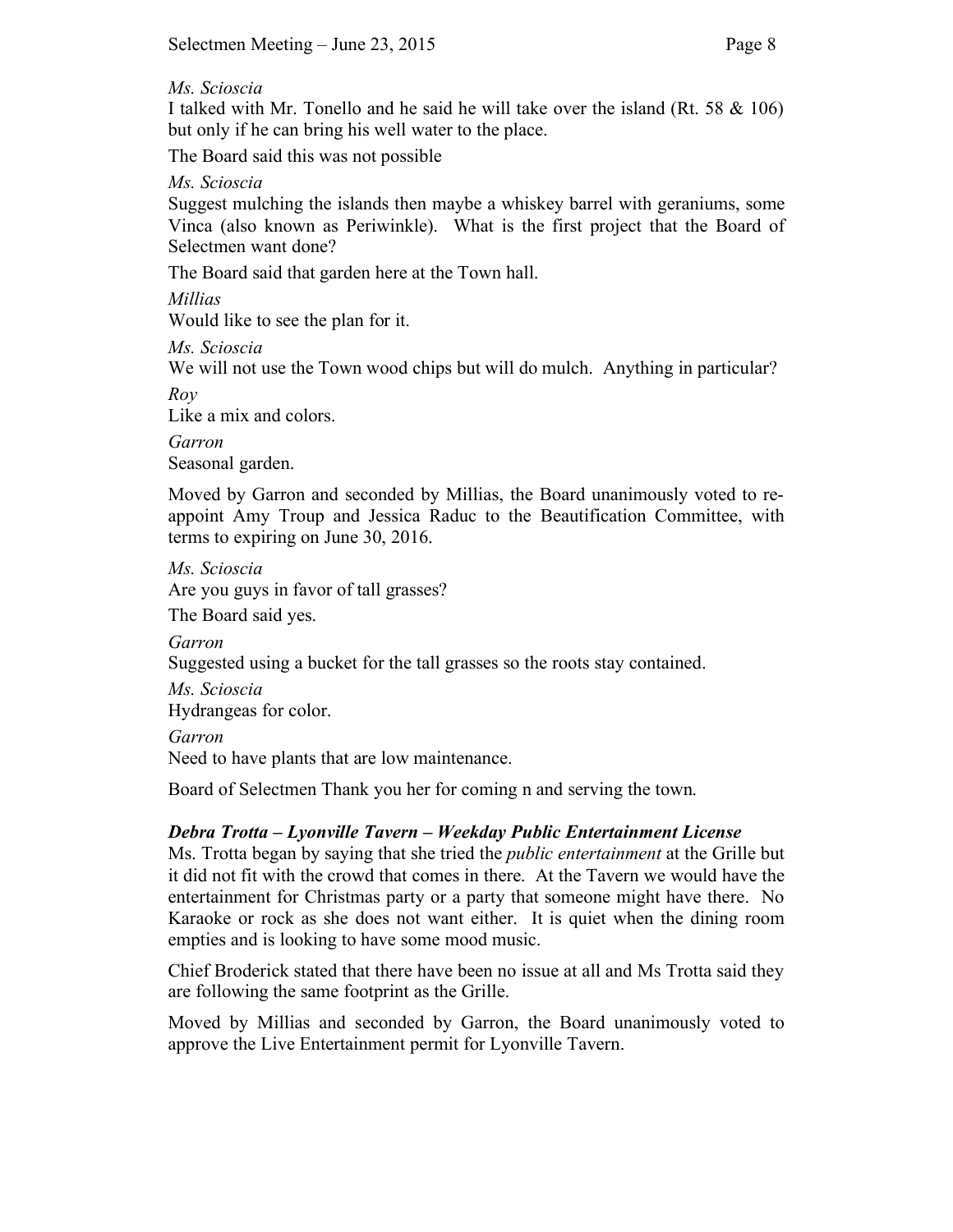# **GENERAL MAIL / DISCUSSIONS (CONTINUED)**

## Brockton Casino

There was a MEPA Scoping session in Brockton on June  $15<sup>th</sup>$  (notice received on June  $11^{th}$ ). Seelig sent a letter to MEPA on June  $10^{th}$  stating the Town's concerns about the water supply. Further comments will be accepted until June  $30<sup>th</sup>$ .

# Solar Farm Capped Landfill

Representative Calter has been in communication with the Solar Farm Committee and one of the challenges is that there is a cap, which has been met, for fields in the National Grid portions of the State. Seelig recommends that the Board contact its legislators indicating support for H. 2852 which would increase the net metering cap to 1600 MAW and expands the exemption to 1 MW (such as our project).

Moved by Garron and seconded by Millias, the Board unanimously voted to send a letter to its legislators indicating support for H. 2852.

## Evaluations

Roy previously had given Garron and Millias copies of the evaluations she did and asked if they had any feedback. Both have no problem with the evaluations.

## Union Contracts

Moved by Garron and seconded by Millias, the Board voted to sign the pending Wage & Salary Schedule contracts for the IBPO Local 309 (Police Sergeants), the Halifax Association of Police Patrolmen and AFSCME, Local 1700 (Highway); effective July 1, 2015 through June 30, 2016.

#### Building Inspector Appointment

Millias recused himself for this discussion.

Garron is satisfied at this point in time in making a decision. They have two candidates who are qualified for the position. Robert Piccirilli is aware of the rules and regulations of the Town and seeing as he has been working for the Town for sixteen years the transition will be easy. Garron had questioned why Mr. White wanted to leave the same job in Bridgewater to come here why he wanted to leave.

Roy would recommend Robert Piccirilli as he has been loyal to the Town; knows the by-laws and serves on the Planning Board.

Moved by Garron and seconded by Roy, the Board unanimously voted to hire Robert Piccirilli as the Building Inspector, term to expire on June 30, 2018.

Roy mentioned that Tom Millias has served the Town for eighteen years as Building Inspector and Zoning Enforcement Officer and thanked him for his service.

Millias thanked the Town for their support. He said the zoning side is not the easiest. The residents have been great and holding this position made it possible for him to be there for his children, He will continue to stay on Board of Assessors until his term is up.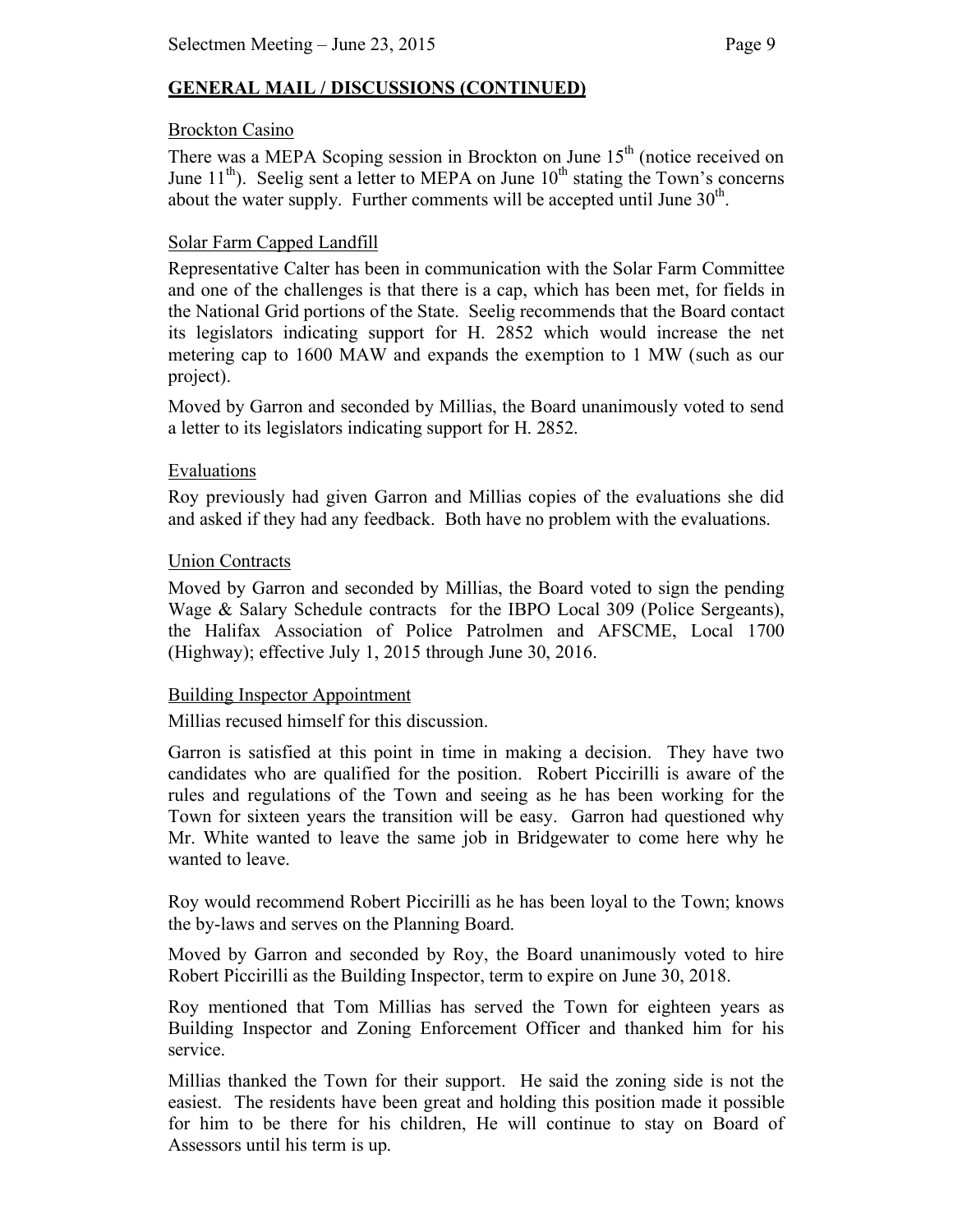## Bond Release

Moved by Garron and seconded by Millias, the Board voted to release the \$5,000 bond that was issued by Environmental Compliance Services, Inc. with Permit  $\#2014-44$  for work done at the traffic island at Rt. 58 & Rt. 106.

## OPEB Trust

Seelig has directed the Treasurer-Collector to start investing the OPEB Trust monies according to the Investment Policy. He is checking with Gordon Andrews as he trying to will I will try to set up a meeting for the Trustees with the Trust Advisor for sometime in July.

## Cotton Mill Dam/East Bridgewater

Work continues on its removal as they are at the preliminary engineering design and permitting stage. Removal of the dam will be a significant step towards bringing herring back to Monponsett Pond.

#### Reappointments - Conservation Commission & Zoning By-law Committee

Roy Mr. Peck has had some issue with Conservation but he is willing to serve and has assured Roy that he will recuse himself anything with DEP. He said that if the Town would like him to step down, he will.

Millias said that he has been involved on the commission and is comfortable with him serving as long as he is okay with it.

At this time the Board is going to hold off reappointing members to the Zoning By-Law Committee.

Moved by Millias and seconded by Garron, the Board unanimously voted to reappoint Gerald Fitzgerald and John Peck to the Conservation Commission, terms to expire on June 30, 2018.

## Live Entertainment - Halifax in Lights

Moved by Garron and seconded by Millias, the Board unanimously granted the Halifax in Lights Committee a live entertainment permit for a DJ to perform at the HOPS Playground on June 27, 2015 from 6 p.m. to 10 p.m.

#### Friday Opening at Town Hall

Seelig has previously brought this up with the Board to have the Town Hall open from 8 a.m. to 4 p.m. on Fridays even if some or many of the offices are not open. He will place a poster board at the entrance indicating what offices are open and, for those that are closed, what methods visitors can use to interact with those departments. Millias thought that it was as good idea and as a whole the Board is okay with Seelig's suggestion.

Moved by Garron and seconded by Millias, the Board moved to open the Town Hall from 8 a.m. to 4 p.m. on Fridays.

#### No fee for Live Entertainment Permits (Non-Commercial)

Seelig brought this up several months ago and would like the Board to re-visit the idea of not charging the \$5 fee for live entertainment permits for events such as weddings, graduations and birthday parties as the time and effort is not worth the aggravation. Millias agrees.

Moved by Garron and seconded by Millias, the Board unanimously voted to waive the \$5 fee for live entertainment permits for non-commercial events.